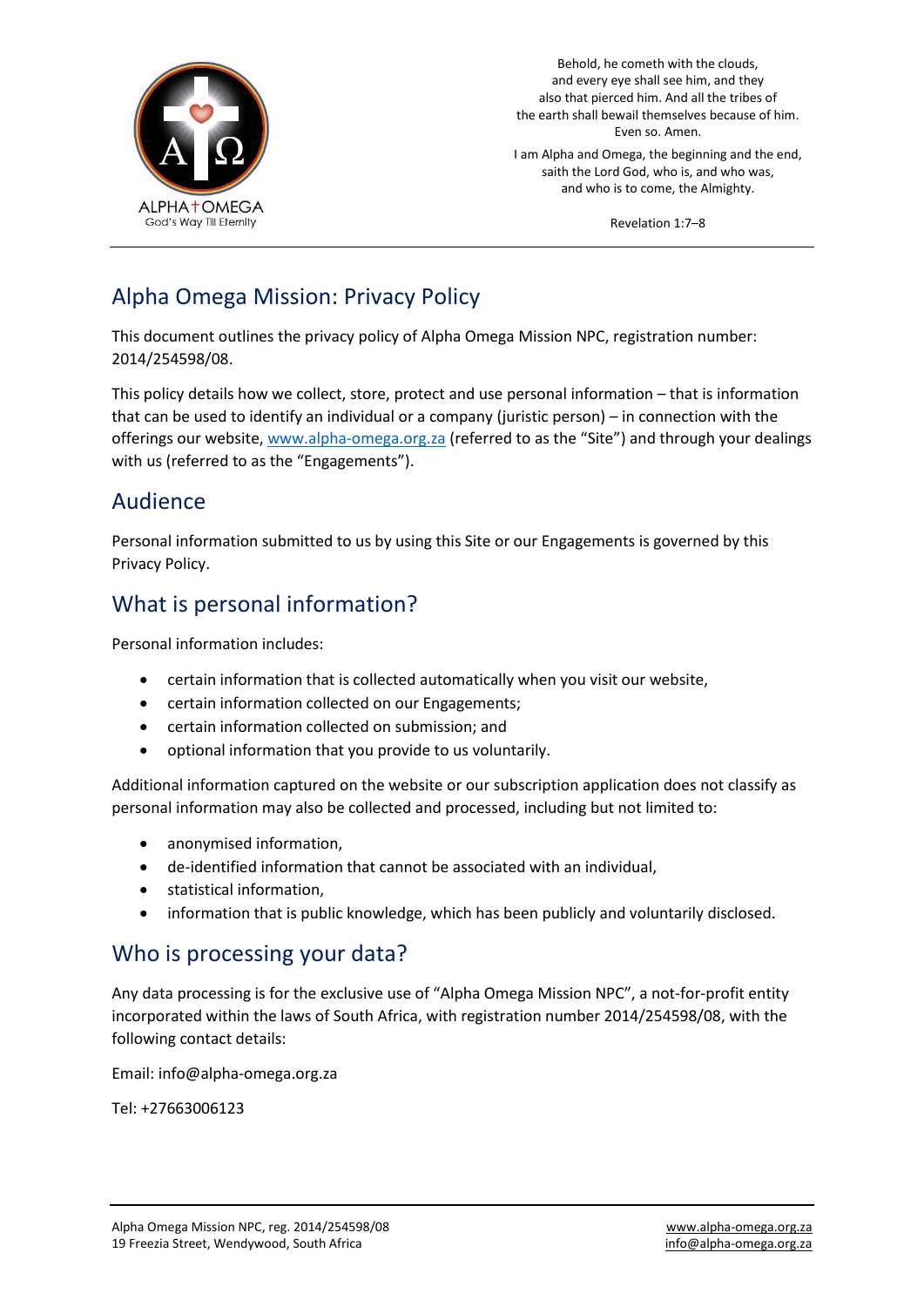# What are we processing and why?

In certain cases, we will process your data after obtaining your consent. You are free to withdraw your consent at any time. We may process your data with your consent for the following purposes:

- Electronic communications, such as subscribing to our subscriber mailing list, our broadcast applications or by contacting us via a form or email address upon the Site.
- Cookies, in order to grant you a personalised experience when dealing with us. You may decline the installation of cookies; however, this may affect the functionality of our website or prevent you from using the Site entirely. If you opt out of using cookies, we may store a single cookie in order to remember this preference.
- For website analytics, storing details such as your IP address, bounce rate, page time, cost per click, most visited pages, and device information. These tracking cookies may be declined at any time.
- For promotional campaigns, in which case additional information may be volunteered by you in order to participate in the promotion or to receive a delivery.

Also, in order to fulfil our obligations to you in terms of the Engagements with us we may need to process your data. We will process your data when we are required by law to do so; such as complying with an obligation imposed on us, handling claims, complying with regulation, or pursuing good governance. We may also process your data in terms of legitimate interest, as long as the data being processed is strictly necessary, proportional, and does not infringe on your individual rights to privacy. Processing may take place in terms of the following necessary scenarios:

- To monitor and analyse how to improve our Engagements and/or our Site, as well as to keep the same secure and free from abuse. This may include communications such as surveys or direct electronic communications.
- To keep active communications with you. Certain communications are necessary during delivery of our Engagements, and when we have a legitimate interest in keeping you informed about our Engagements.

# Where is your data processed?

In some cases, your information may be stored and processed outside of the country or region where it was originally collected in order to complete our obligations to you. In some of these countries, you may have fewer rights in respect of your information than you do in your country of residence.

Your agreement to the terms of this Privacy Policy, followed by your submission of information in connection with our Engagements, represents your agreement to this cross-border transfer of personal data.

Our primary region for storing and process data is South Africa.

We shall enter into written agreements with any sub processors engaged in the provision of the Engagements including the safeguards and guarantees required by the General Data Protection Regulation (EU Regulation no. 679\2016, the "GDPR"), particularly in respect of implementing the security measures required in the GDPR. Where necessary, Standard Contractual Clauses (SCCs) may be used.